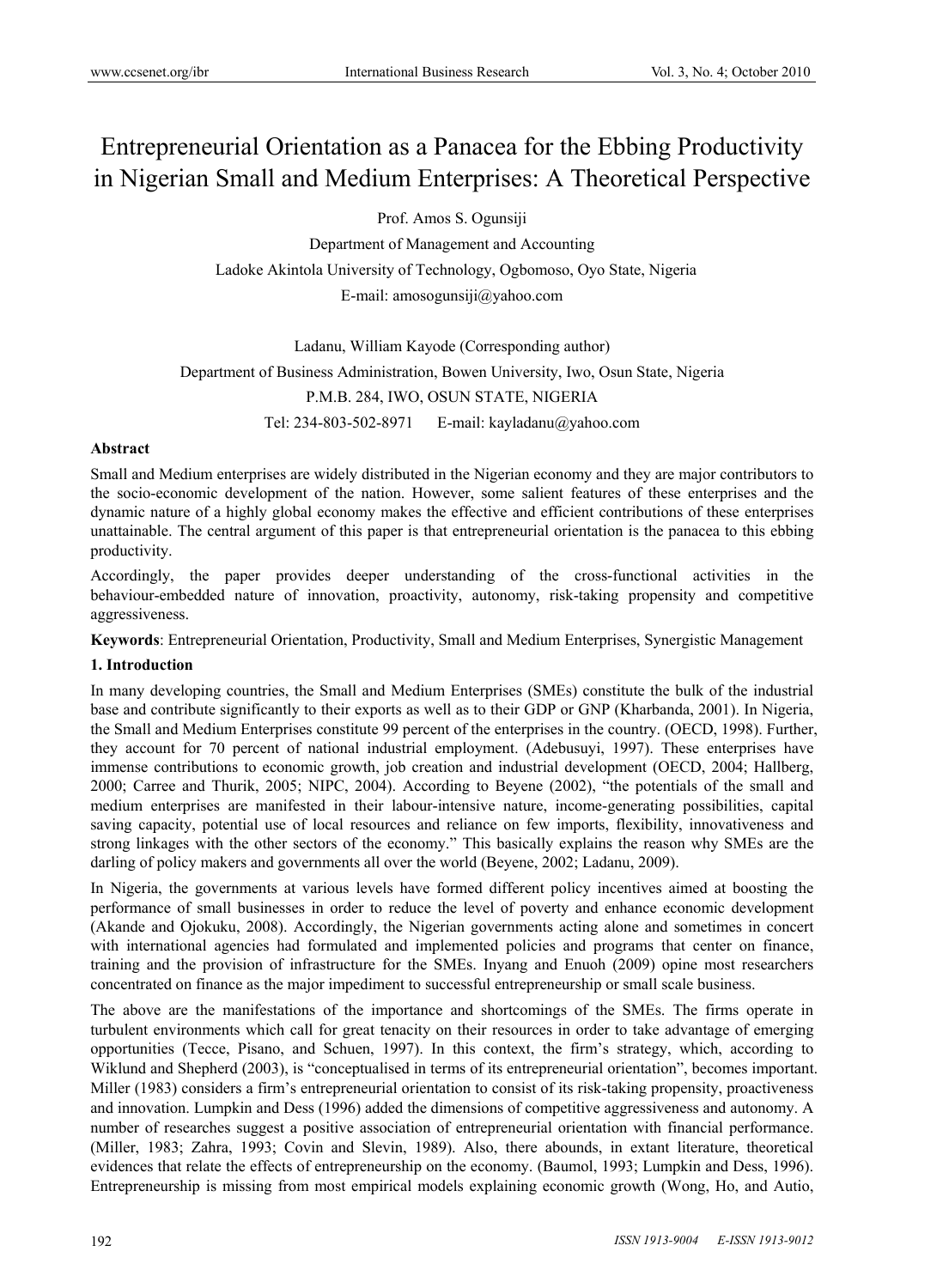2005). Consequently, entrepreneurial orientation has not been put in its proper place in respect of firm productivity.

The objective of this paper is to critically examine the state of the small and medium enterprises in Nigeria and highlight the import of entrepreneurial orientation as the solution to the productivity problem of these SMEs.

This paper makes the following contributions to the extant literature in the following ways. First, it furthers our understanding of how a firm's strategic orientation (in this case the entrepreneurial orientation) influences the productivity and hence the performance of the firm. A better understanding of some underlying entrepreneurial orientation dimensions that determine or enhance productivity is significant. Second, by considering the potential influences of entrepreneurial orientation as a set of behaviours exhibited by the entrepreneurs on firm productivity, a better understanding of how entrepreneurial orientation drives and is being implemented across the many functional activities within the firm is attained.

## **2. Characteristics and State of SMEs in the Nigerian Economy**

The SMEs are the arrowheads of industrialisation in many developing as well as developed economies. A major step to understanding SMEs is to have a definition. However, there is no widely accepted definition of SMEs in Africa (Beyene, 2002). In Nigeria, the definition has changed from time to time and differs from one agency to another, using variables that range from the number of employees, capital employed and turnover. Table 1.

This paper considers, as satisfactory, the definition of SMEs by the Small and Medium Industries Equity Investment Scheme (SMIEIS) which defines SMEs as enterprises with a total capital employed not less than =N=1.5million, but not exceeding =N=200million, including working capital, but excluding cost of land and/or with a staff strength of not less than 10 and not more than 300. The SMIEIS is a scheme set up by the Banker's Committee, a body that consists of representatives of banks in Nigeria. The scheme requires all banks to set aside 10 percent of their Profit before Tax (PBT) for participation as equity investments in Small and Medium Enterprises in the country.

The Small and Medium Enterprises are widely distributed in many economies. The Small and Medium Enterprises represent the fountainhead of vitality for the industrialisation process of the economy (Ogun and Anyanwu, 1999). In Nigeria, Aluko, Oguntoye, and Afonja (1975) characterised SMEs as follows:

1) "The same manager or proprietor finds it difficult to raise short or long term capital from the organized capital market, instead relies on personal savings or loans from friends, relatives or money lenders.

2) The same manager/proprietor handles/supervises the production, financing, marketing and personnel functions of the enterprise.

3) The manager/proprietor's vision is confined to the local community in which he carries on his line of business. There is little or no knowledge of the wider or distant markets.

4) The rate of business mortality is high probably because of strong mutual distrust and dominance of the sole proprietor which militates against the formation of partnerships or limited liability companies.

5) The enterprise is generally poorly equipped as the small scale industrialist feels reluctant to accept outside help owing to prejudice or fear that information about the enterprise might reach the tax authorities or a nearby competitor.

6) Little or no account of business costs or revenue is kept and the banking system is hardly utilized. The result is that banking facilities for business financing and expansion are extended to only very few of the industrialists.

7) The level of education of the proprietor is usually very low with a consequent low level of business management technique, skill or market information."

The above features of the small scale enterprises in Nigeria, succinctly point to the necessity for more entrepreneurial approach to the management of these enterprises.

Notwithstanding these characteristics of the Small and Medium Enterprises in Nigeria, these enterprises are highly important to the extent that they are expected among others,

to:

- a. Provide the avenue for the birth and growth of indigenous entrepreneurs (Ogun and Anyanwu, 1999).
- b. Serve as a conduit for the mobilisation of savings into the real sector of the economy.
- c. Being labour-intensive, provide jobs for the unemployed,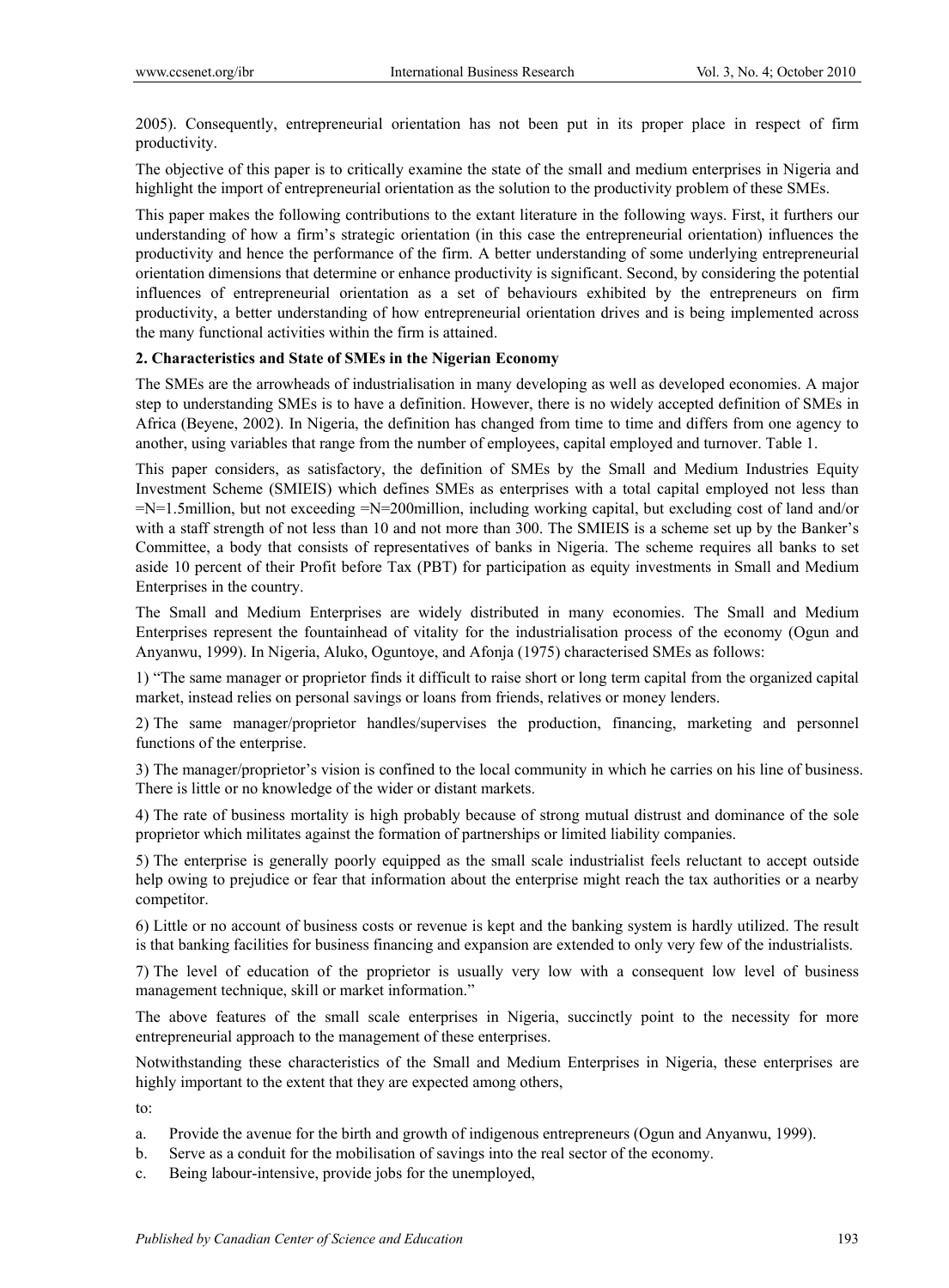Accentuate the even and balance development of the nation.

## **3. Entrepreneurial Orientation and the Productivity of SMEs in Nigeria.**

Many SMEs, particularly in the developing countries face monumental challenges. Despite the lofty objectives of policies and practitioners, the results from SME programs and policies are often disappointing and the potential contributions that vigorous small-scale industry could make to development programs are not realised (Lebell, Schultz, and Weston, 1974). In Nigeria Ogunsiji (2002a) identified these challenges to include

- a. Poor utility services
- b. Poor managerial and technical skills development
- c. "Low productivity and low-quality output, particularly of the manufacturing sector" (Adegbite et al., 2007).

d. Poor access to and in some cases inadequate finance, which is considered the most worrisome and tops the list for most SMEs (Beyene, 2002; Oludimu and Ogunsiji, 1994; Ogunsiji, 2002a; 2004; 2005; Akande and Ojokuku, 2008; Olutunla and Obamuyi, 2008).

In Nigeria, as well as in other developing economies, a number of measures that include technical/managerial training, provision of credit facilities (establishment of various financial institutions), establishment of industrial estates and of recent, the establishment of business incubators (Adegbite, 2001), physical facilities in many of other developmental plans are being put in place to ameliorate these challenges, (Ogunsiji, 2002a; 2004) in separate studies. Beyene (2002), opines that "a government that is genuinely committed to the development of SMEs needs to ensure a support strategy that judiciously combines entrepreneurial, technological and managerial competence with real market opportunities and access to resources." The entrepreneur is a significant phenomenon at ensuring improved productivity and hence increased performance of the Small and Medium Enterprises in Nigeria. Particularly considering the fact that they operate in highly turbulent environment with various handicaps especially finance. Productivity, according to Roberts and Tybout (1997) refers to "the measure of the relationship between the quantity of output and the quantity of resources needed in producing a particular good or service." It is most times considered as output per unit of input. Therefore, achieving increased productivity or the same volume of output using less resources is paramount to managers. This is achieveable through what Ogunsiji (2002b) referred to as innovative entrepreneurship which breeds distinctive competences difficulty-to-imitate.

According to Ogunsiji and Anene (1994) "making work and resources productive and the worker an achiever is the greatest challenge to the management task." (Table 2). The industrial capacity utilisation of the Nigerian enterprises, particularly in the manufacturing sector, is also very low. (Table 3).

This below average syndrome may be improved applying adaptive strategic management process through competence building and competence leveraging and future-focused innovation on a continuous basis. (Ogunsiji, 2004; 2005)

The entrepreneur is undoubtedly vital aspect of production. The one who, according to Gartner (1985), creates a new organisation or founds a new business venture. The entrepreneur, in many cases, as the gatekeeper, has the sole responsibility to properly source and utilise the organisation's resources and capabilities through matched strategies to a productive end. According to Yu (2001), "the inability to separate ownership and control in many SMEs suggests the business owners are sole responsible for the development and growth of their enterprises." Some researchers in describing entrepreneurs have considered the traits and characteristics that make an individual act entrepreneurial. Some traits that have been associated with successful entrepreneurs in extant literature include a high need for achievement, propensity for risk-taking and an internal locus of control. (Miner, 1997; McClelland, 1987). "In today's global economy, SMEs that are active players make special efforts to search for diversified growth by pursuing innovation-based production and an open-minded management capable of engaging the appropriate specialised resources, for example, ICTs". (Lal, 2007). Also, Lewis (1977) opines that "what Nigerian entrepreneurs lack the most is managerial competence." The entrepreneur is at the heart of many SMEs in Nigeria and as such determines its strategy through his/her orientation. Lumpkin and Dess (1996) consider entrepreneurial orientation as "the methods, practices and decision making styles managers' use". It is also considered to be a behavioral phenomenon with SMEs being classified as conservative or highly entrepreneurial (Swierczek and Ha, 2003). Entrepreneurial orientation is multidimensional in nature. Miller (1983) considered these dimensions as proactivity, innovation and the propensity to take risk. However, Lumpkin and Dess (1996) included the dimensions of autonomy and competitive aggressiveness to the entrepreneurial orientation construct. While Ogunsiji (2002a) identified ability to identify business opportunities and act on them as the two quintessential characteristics of entrepreneurship. He posited that some archetypal traits- opportunistic, innovative, proactive rather than reactive, high profile image making among others are traits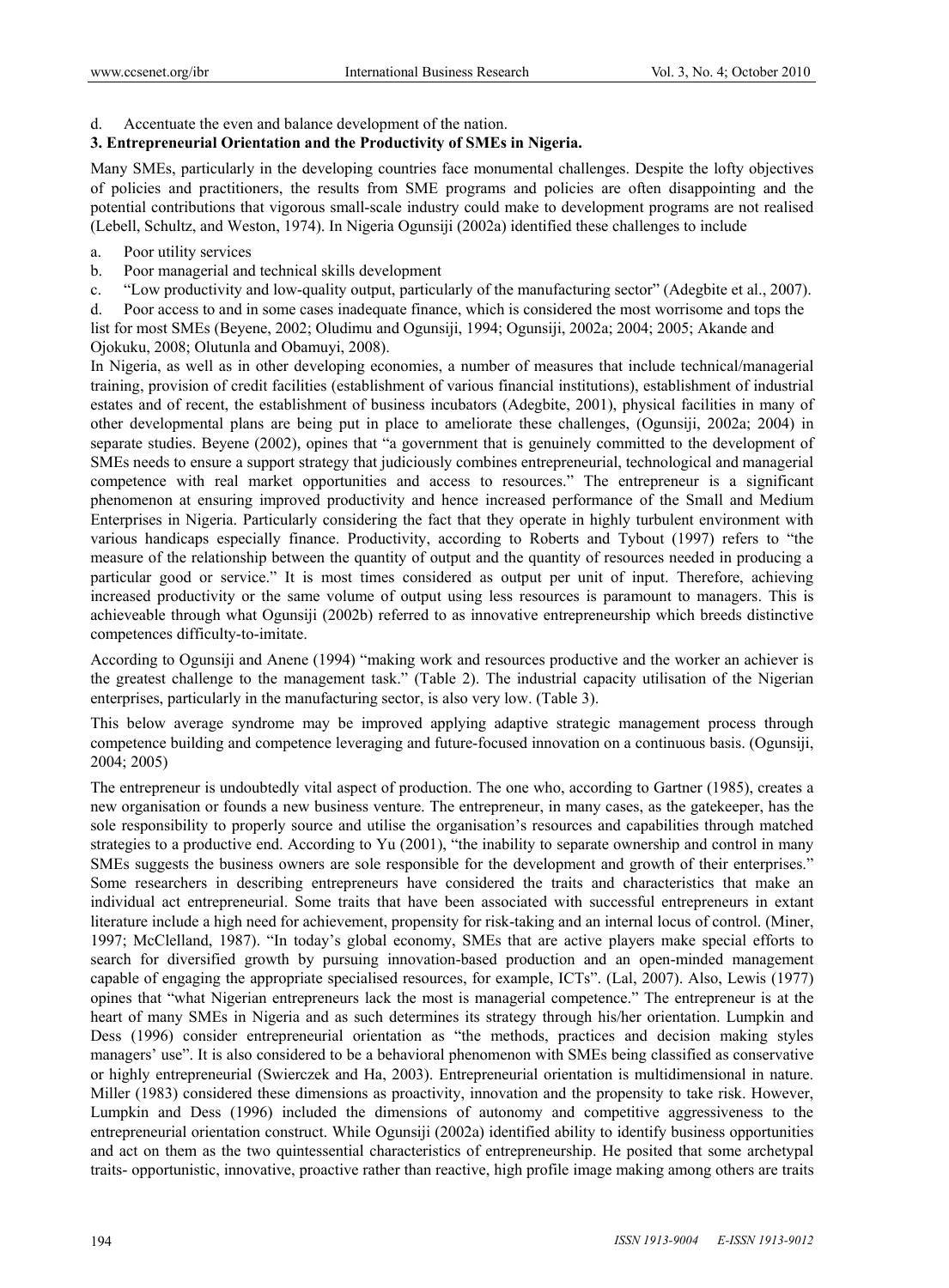that propel entrepreneurial orientation capable to increasing productivity This paper accepts the five dimensions of entrepreneurial orientation to consist of innovation, proactiveness, competitive aggressiveness, risk taking and autonomy.

Innovation, according to Covin and Miles (1999) refers to the tendency of the firm to support new ideas, experiment and create processes earlier than competitors. Innovation will enable the firm to improve on current lines of products, bring into the market new products and use better production techniques or equipment that will enhance productivity. Innovativeness, an attribute of the entrepreneur, refers to the willingness to try new methods which differs from the existing, enthusiasm to bring on board new methods in the way the business is being operated and the willingness to implement the innovative strategy. We believe the firm's innovativeness which is akin to its "distinctiveness" enables the firm to build and capitalise on its competences, leverage on the utilisation of its resources and thus lead to improved competitiveness (Kuratko and Audretsch, 2009; Hitt et. al., 2009). In the present day dynamic environment, the strategic management with its full set of commitments, decisions and actions tends to present sustainable competitive advantage capable of yielding above average returns taming the turbulence in the environment and promoting entrepreneurial re-orientation or what Ferreira and Azevedo (2008) described as strategic entrepreneurship. Literature according to Wong, Ho, and Autio (2005), "suggests that entrepreneurship contributes to economic performance by introducing innovations, creating change, creating competition and enhancing rivalry."

Ventakaraman (1989) considers proactiveness to imply seeking new opportunities that may or may not be related to the existing line of operations. In other words, firms are proactive when they shape their environments i.e. through the introduction of new products and services ahead of competitors, eliminating declining brands, entering new emerging markets ahead of competitors and identifying new opportunities. As uncertain and dynamic as the environment is Kuratko, Montagno, and Hornsby (1990) contended that the pursuit of entrepreneurship as a corporate strategy creates a potentially complex set of challenges. This strategic entrepreneurship involves radically changing internal organisational behaviour patterns. And these patterns instead of creating certainty and stability may otherwise result in ambiguity that keeps threatening managers into pursuing disruptive innovations that deviates from the firms current recipes ( Ireland, Hitt and Sirmon, 2003; Covin, Green and Slevin, 2006). However, if the patterns are handled holistically and proactively with a clear entrepreneurial mindset, an entrepreneurial culture and entrepreneurial leadership, the sustainable competitive advantage of strategic entrepreneurship will engender organisational effectiveness. Proactiveness is the capacity to take the initiative not only in defence but also in the offence. The proactiveness of the enterprise requires the synergistic management of the firm's resources. A firm's resources are vital at enhancing competitiveness and increased productivity. Further, the authors believe the synergistic management of these resources, their allocation and utilisation in the most effective and efficient manners are highly significant to improved productivity. Efficiency, which Ogunsiji and Anene (1994) consider to be "optimal use of resources" is linked with the synergistic management of resources which include capital, labour and technology. These inputs are at the core of productivity measurements in enterprises. Wiklund and Shepherd (2003) reported that knowledge-based resources are enhanced through entrepreneurial orientation. Such resources include marketing and technology capabilities. The synergistic management of the firm's resources will lead to higher quality of inputs, lower costs and improved efficiency of operation.

Risktaking refers to the capacity of the entrepreneur to perceive risk at its inception and to find avenues to mitigate, transfer or share the risk. These risks involve taking the venture into unfamiliar business terrain as well as that of the commitment of resources. Entrepreneurs generally take more risks than non entrepreneurs.

Competitive aggressive refers to a firm's capacity to outweigh and be ahead of rivals at grasping every opportunity. Lumpkin and Dess (1997) consider this as "a firm's strong offensive posture." The management of success is an important aspect of the competition. Geroski (1994) in an econometric study concluded that "competition plays a significant role in stimulating productivity, with both new firms, and new ideas provoking movements to, and outwards movements of, the production frontier which, the data suggest, would not have occurred in their absence". In the light of the above, we concur that "success management" is a competitive phenomenon that has productivity significance on the enterprises. The entrepreneurial management of success is therefore an imperative for improved productivity.

In Nigeria, there is need for a non stop growth, harmonious and balanced blend of resources with the other engines of growth. Each of these engine of growth like people, market, capital, technology and organisation can only flower and blossom fully where the efficacy of entrepreneurial orientation is appreciated and implemented. The focus in Nigeria presently is on the market subsection of the external environment, people within the internal environment, misapplied chunk of capital and mere desire for technological breakthrough to the utter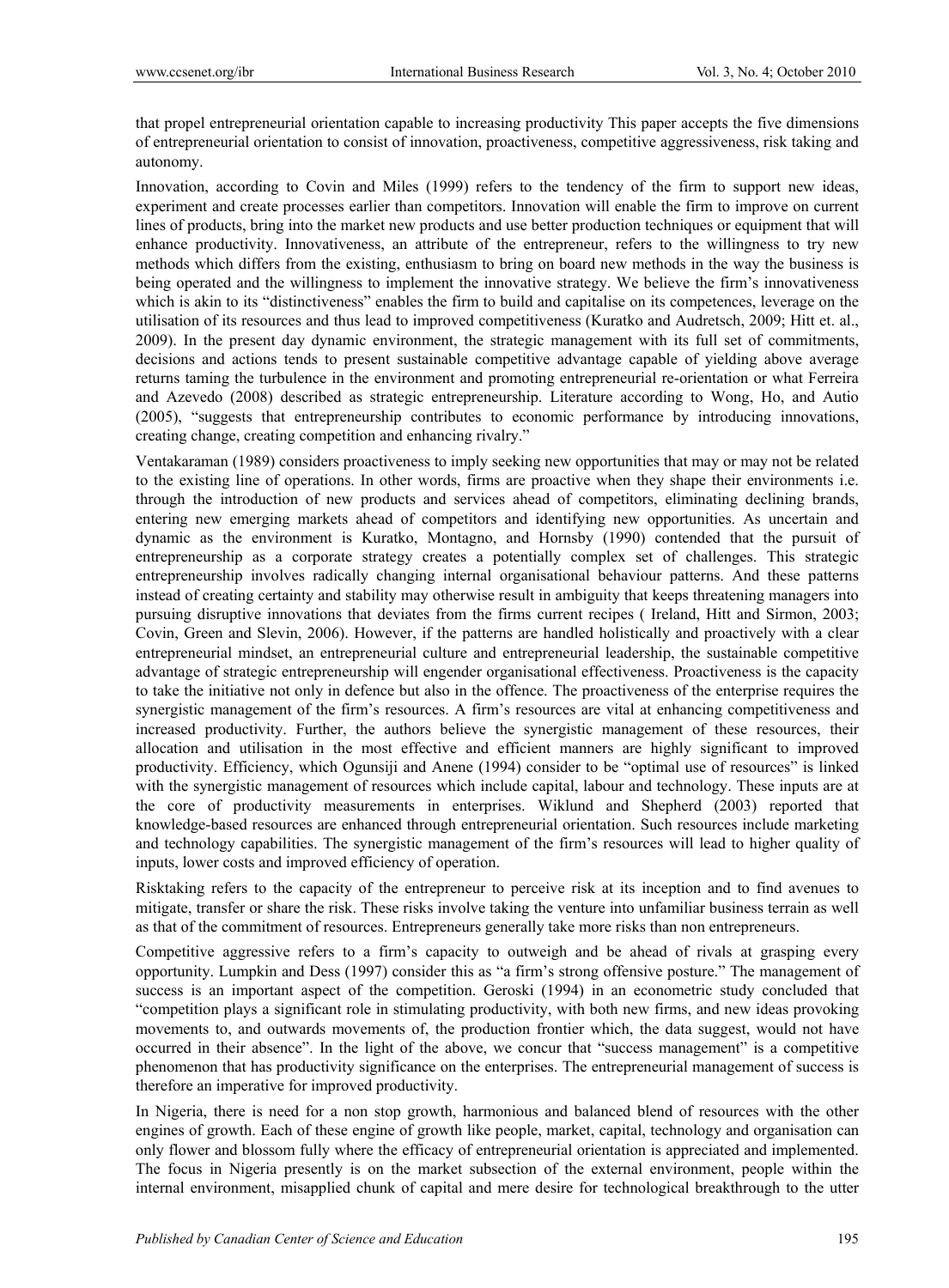neglect of successive and simultaneous delicate blend which is the outright implication of entrepreneurial orientation.

Autonomy which has to do with freedom to articulate and work on one's initiative or convictions as a valid entrepreneurial trait is so much censored in Nigeria to have sustainable comparative advantage on the performance of SMEs. This is in no small measure antithetical to strategic entrepreneurship. Lumpkin and Dess (1996) consider autonomy as the freedom to exercise creativity as individuals or teams at an idea and take it through completion.

## **4. Conclusion and Recommendations**

The benefits of Small and Medium Enterprises to an economy, particularly a developing economy like Nigeria is illusory. For such a developing economy, where the twin issues of poverty and unemployment are paramount, and with the attendant ill-conceived plans of resource allocation, it is imperative that the utilization of resources available to SMEs are optimally leveraged. We furthermore consider entrepreneurial orientation as an innovation that should not only be holistic but proactive to facilitate resource combination capable of producing synergy with a clear entrepreneurial mindset operating in an entrepreneurial culture and affording an entrepreneurial leadership. Such an innovative entrepreneur must have the capacity to analyse the variables like skills, motives, attributes, competence, socio-political, technological and economic influences in the internal and external environments to discover the distinctive maneuverability in the market, distinctive competences and unique capability that can generate the desired competitive advantage. The entrepreneurial orientation of the SMEs, evidenced in the owner/manager's orientation is therefore a pre-requisite for improved productivity. This will not only accentuate economic growth and development through existing SMEs but also through nascent entrepreneurs. For the government and other stakeholders, the provision of the enabling environment and other facilities is not only necessary but must also be entrepreneurially utilised for increased productivity.

#### **References**

Adebusuyi, B. S. (1997). Performance Evaluation of Small-Medium Enterprises (SMEs) in Nigeria. *CBN Bullion,*  $21(4): 46 - 52.$ 

Adegbite, O. (2001). Business Incubators and Small Enterprise Development: The Nigerian Experience. *Small Business Economics*, 17: 157-166.

Adegbite, S.E., Ilori, M. O., Irefin, I.A., Abereijo, I. O. & Aderemi, H. O. S. (2007). Evaluation of the Impact of Entrepreneurial Characteristics on the Performance of Small Scale Manufacturing Industries in Nigeria*. Journal of Asia Entrepreneurship and Sustainability*, 3(1): 1 - 22.

Akande, O.O. & Ojokuku, R. M. (2008). The Impact of Entrepreneurial Skills on Small Business Performance in Lagos-South-Western Nigeria. Paper presented at International Council for Small Business, 53<sup>rd</sup> World Conference, Halifax, Nova Scotia, Canada.

Aluko, S.A., Oguntoye, A. O. & Afonja, A. A. (1975). *Small Scale Industries in Western Nigeria.* (ed.) Industrial Research Unit, University of Ife, Ile-Ife,  $6 - 8$ .

Baumol, W.J. (1993). *Entrepreneurship, Management and the Structure of Payoffs.* Cambridge, MA: MIT Press.

Beyene, A. (2002). Enhancing the Competitiveness and Productivity of Small and Medium Scale Enterprises (SMEs) in Africa : An Analysis of Differencial Roles of National Governments Through Improved Support Services. *Africa Development*, 27(3) : 130-156.

Covin, J.G., Green, K. M. & Slevin, D. P. (2006). Strategic Process Effects on the Entrepreneurial Orientation-Sales Growth Rate Relationship. *Entrepreneurship Theory and Practice*, 30(1), 57-81.

Covin, J.G. & Miles, M. P. (1999). Corporate Entrepreneurship and the Pursuit of Competitive Advantage. *Entrepreneurship Theory and Practice,* 23(3): 47- 63.

Covin, J.G. & Slevin, D. P. (1989). Strategic Management of Small Firms in Hostile and Benign Environments. *Strategic Management Journal*, 10: 75-87.

Ferreira, J. & Azevedo, S. G. (2008). Entrepreneurial Orientation (EO) and Growth of Firms: Key Lessons for Managers and business Professionals. *Problems and Perspectives in management*, 6(1): 81-87.

Geroski, P. (1994). *Market Structure, Corporate Performance and Innovative Activity.* Oxford, UK: Oxford University Press.

Hallberg, K. (2000). *A market Oriented Strategy for Small and Medium-Scale Enterprises*. IFC Discussion Paper 40. http//: www.ifc.org (June 17, 2009).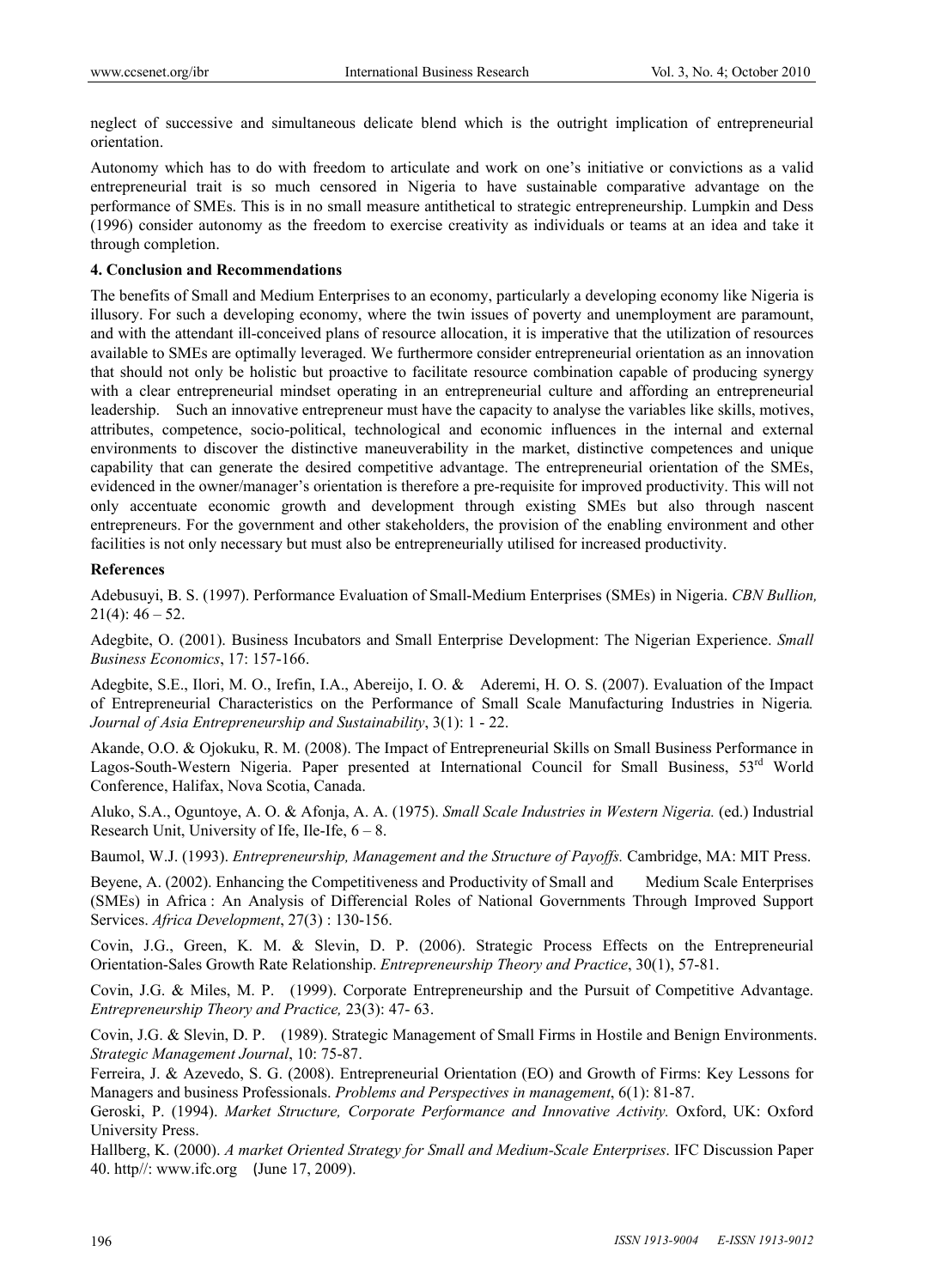Hitt, M. A., Ireland, R.D. & Hoskisson, R.E. (2009). *Strategic Management: Competitiveness and Globalization*,  $(8<sup>th</sup>$  ed.). Mason, OH: Cengage Learning.

Inyang, B. J. & Enuoh, R. O. (2009). Entrepreneurial Competencies: The Missing Links to Successful Entrepreneurship in Nigeria. *International Business Research*, 2(2): 62-71.

Ireland, R. D., Hitt, M. A. & Sirmon, D. G. (2003). A Model of Strategic Entrepreneurship: the Construct and its Dimensions. *Journal of Management*, 29: 1-26.

Kharbanda, V.P. (2001). Facilitating Innovation in Indian Small and Medium Enterprises-the Role of Clusters. *Current Science*, 80(3): 343 - 348.

Kuratko, D.F. and Audretsch, D. B. (2009). Strategic Entrepreneurship: Exploring Different Perspectives of an Emerging Concept. *Entrepreneurship Theory and Practice*, 33(1): 1-17.

Kuratko, D. F., Montagno, R. V. & Hornsby, J. S. (1990). Developing Entrepreneurial Assessment Instrument for Effective Entrepreneurial Environment. *Strategic Management Journal*, (2): 49-58.

Ladanu, W.K. (2009). Sustainable Development and Financing of Small and Medium Enterprises in Nigeria: The Journey So Far. *Journal of Business Administration and Management* . 4(1): 43-49.

Lal, K. (2007). Globalisation and the Adoption of ICTs in Nigerian SMEs. *Science, Technology & Society*. 12(2): 217-244.

Lebell, D., Schultz, K. & Weston, J. F. (1974). Smalll-Scale Industries and Developing Countries. *California Management Review,* 17 (1): 32-39.

Lewis, W.A. (1977). Reflections on the Structure of Nigerian Manufacturing Industry. In O. Teriba, & M.O. Kayode (Eds.), *Industrial Development in Nigeria: Patterns, Problems and Prospect.* Ibadan, Oyo State: Ibadan University Press.

Lumpkin, G. T. & Dess, G. G. (1996). Clarifying the entrepreneurial orientation construct and linking it to performance. *Academy of Management Review*, 21(1): 135-172.

Lumpkin, G. & Dess, G. (1997). Proactiveness Versus Competitive Aggressiveness: Teasing Apart Key Dimensions of an Entrepreneurial Orientation. In P. D. Reynolds, W. D. Bygrave, N. M. Carter, P. Davidsson, W. B. Gartner, C. M. Mason & P. McDougall (Eds.), *Frontiers of Entrepreneurship Research*. Babson Park, MA: Babson College.

McClland, D.C. (1987). Characteristics of Successful Entrepreneurs. *Journal of Creative Behaviour,* 21(3): 219-233.

Miller, D. (1983). The Correlates of Entrepreneurship in Three Types of Firms. *Management Science,* 29(7): 770-791.

Miner, J.B. (1997). A Psychological Typology and its Relationship to Entrepreneurial Success. *Entrepreneurship and Regional Development*. 9(4): 319-334.

Nigerian Investment Promotion Commission (2004), *Overview of Small and Medium Scale Enterprises in Nigeria .* An Information Booklet, Abuja. 1-33.

OECD (1998). *Annual Competitiveness Report SME Performance.* OECD, Paris.

OECD (2004). *Small and Medium-Sized Enterprises in Turkey: Issues and Policies.* OECD, Paris.

Ogun, O., and J. C. Anyanwu (1999). Financing Small and Medium Enterprises in Nigeria : Lessons From International Experience. *The Nigerian Financial Review*, 8(1) : 12-21.

Ogunsiji, A.S. (2002a). Agricultural Credit Strategies and Productivity Performance of Small Scale Agro-based Industries. *Research Communications in Management*, 1(2): 42-50.

. (2002b). The Practice and Impact of Strategic Management in Small Scale Industry

Performance in Oyo State, Nigeria. Ph.D. Dissertation, Departmentnt of Management Science, Ladoke Akintola University of Technology, Ogbomoso Nigeria.

 . (2004). Strategic Management in the Hand of an Excellent Manager Will Improve Productivity; But What Won't : A Discourse. *International Journal of Socio-Economic Development and Strategic Studies*, (1): 86-94.

. (2005). Managing Strategic Surprises/Failures in Small Scale Transport Enterprises. *Adamawa State University Business Journal*. (1) : 8-13.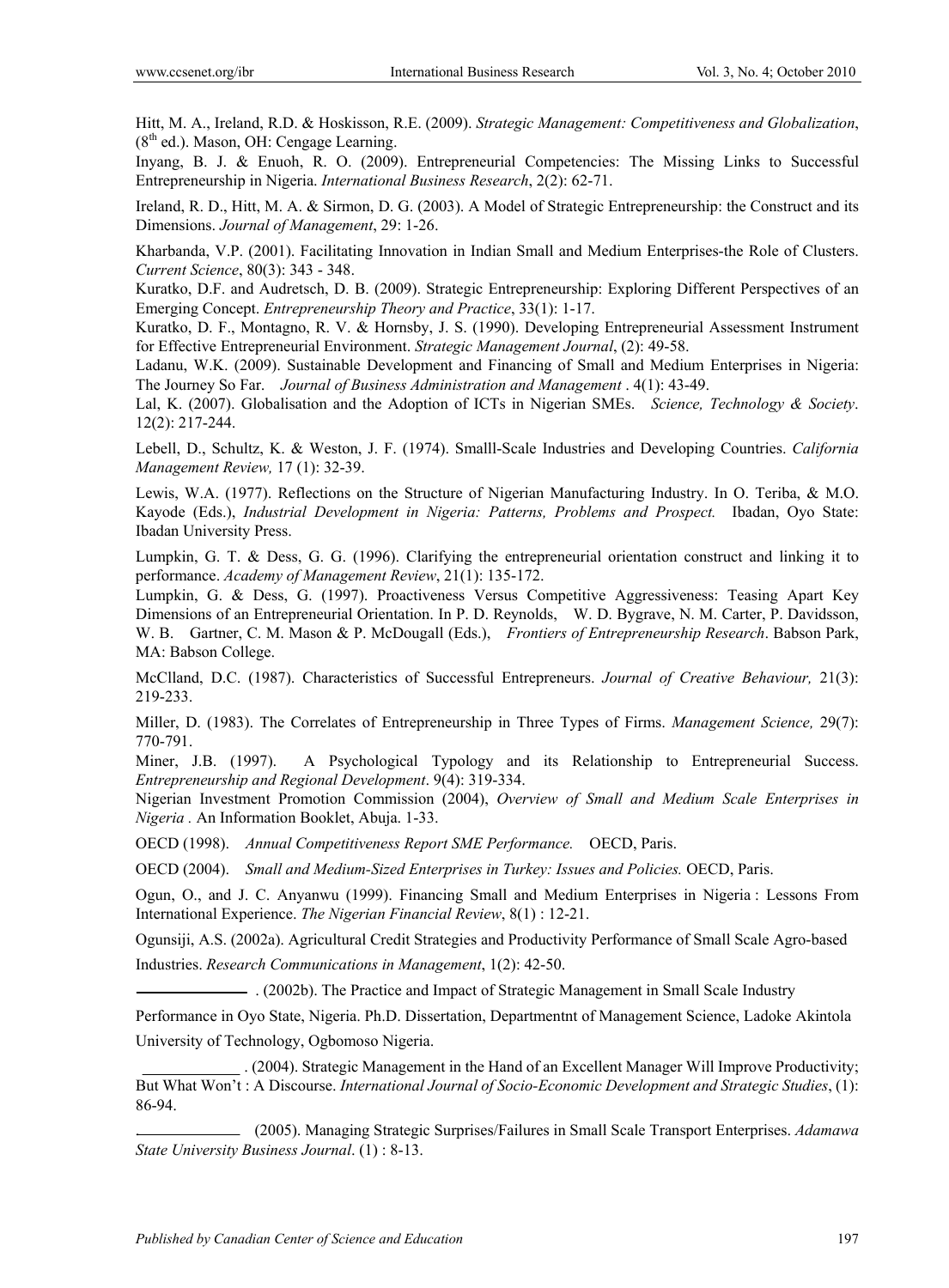Ogunsiji, A.S. & Anene, E. C. (1994). Productivity and Efficiency in the Private Sector: A Managerial Perspective, In O. L. Oludimu, & J. O. Fasanya (Eds.), *Corporate Strategy Policy and Decision Making.*  Ogbomoso, Oyo State: Asogun Books.

Oludimu, O.L. & Ogunsiji, A. S. (1994). Productivity and Economic Performance of Rural Industries: A Case Study. In O. L. Oludimu, & J. O. Fasanya (Eds.), *Corporate Strategy Policy and Decision Making*. Ogbomoso, Oyo State: Asogun Books.

Olutunla, G.T. & Obamuyi, T. M. (2008). An Empirical Analysis of Factors Associated with The Profitability of Small and Medium-enterprises in Nigeria. *African Journal of Business Management*. 2(10): 195-200.

Roberts, M.J. & Tybout, J. R. (1997). Producer Turnover and Productivity Growth in Developing Countries. *The World Bank Research Observer*, 12(1): 1-18.

Swierczek, F.W. & Ha, T. T. (2003). Entrepreneurial Orientation, Uncertainty Avoidance and Firm Performance. *Entrepreneurship and Innovation*, 4(1): 46 - 58.

Teece, D.J., Pisano, G. & Schuen, A. (1997). Dynamic Capabilities and Strategic Management. *Strategic Management Journal*, 18(7): 509-533.

Ventakaraman, N. (1989). Strategic Orientation of Business Enterprises: The Construct, Dimensionality and Measurement. *Management Science*, 35: 942-962.

Wiklund, J. & Shepherd, D. (2003). Knowledge-Based Resources, Entrepreneurial Orientation and the Performance of Small and Medium-sized Businesses. *Strategic Management Journal,* 24(13): 1307-1314.

Wong, P.K., Ho, Y. P. & Autio, E. (2005). Entrepreneurship, Innovation and Economic Growth: Evidence from GEM Data. *Small Business Economics*, 24: 335-350.

World Bank, (2002). *An Assessment of the Private Sector in Nigeria,* Regional Program On Enterprise Development, Africa Private Sector Department. Small and Medium Enterprises Department, Washington, D.C., World Bank

Yu, T.F.L. (2001). Towards a Capabilities Perspective of the Small Firm*. International Journal of Management Reviews*, 3(3): 185-197.

Zahra, S. (1993). A Conceptual Model of Entrepreneurship as Firm Behavior: A Critique and Extension. *Entrepreneurship Theory and Practice*, 14(4): 5-22.

|                         | Assets Excluding Real<br>Estate (million Naira) |           |       | Annual Turnover<br>(In million Naira) |        |       | Number of Employees |          |       |
|-------------------------|-------------------------------------------------|-----------|-------|---------------------------------------|--------|-------|---------------------|----------|-------|
|                         | Med                                             | Small     | Micro | Med                                   | Small  | Micro | Med                 | Small    | Micro |
| Central Bank of Nigeria | < 150                                           | $<$ 1     |       | < 150                                 | $<$ 1  |       | < 100               | < 50     |       |
| <b>NERFUND</b>          |                                                 | <10       |       |                                       |        |       |                     |          |       |
| <b>NASSI</b>            |                                                 | $\leq 40$ | <1    |                                       | $<$ 40 |       |                     | $3 - 35$ |       |
| Min. of Industry*       | $200$                                           | < 50      |       |                                       |        |       | $<$ 300             | < 100    | <10   |
| <b>NASME</b>            | < 150                                           | < 50      | <1    | < 500                                 | < 100  | < 10  | < 100               | < 50     | <10   |
| Arthur Andersen         |                                                 |           |       | $<$ 500                               | < 50   |       |                     |          |       |

Table 1. Micro Small and Medium Enterprises Definitions

<sup>a</sup>National Council of Industry under the Ministry of Industry revises SME definition once a year.

Source: World Bank 2002.

Table 1 gives some definitions of micro, small and medium enterprises by some Nigerian government and private agencies.